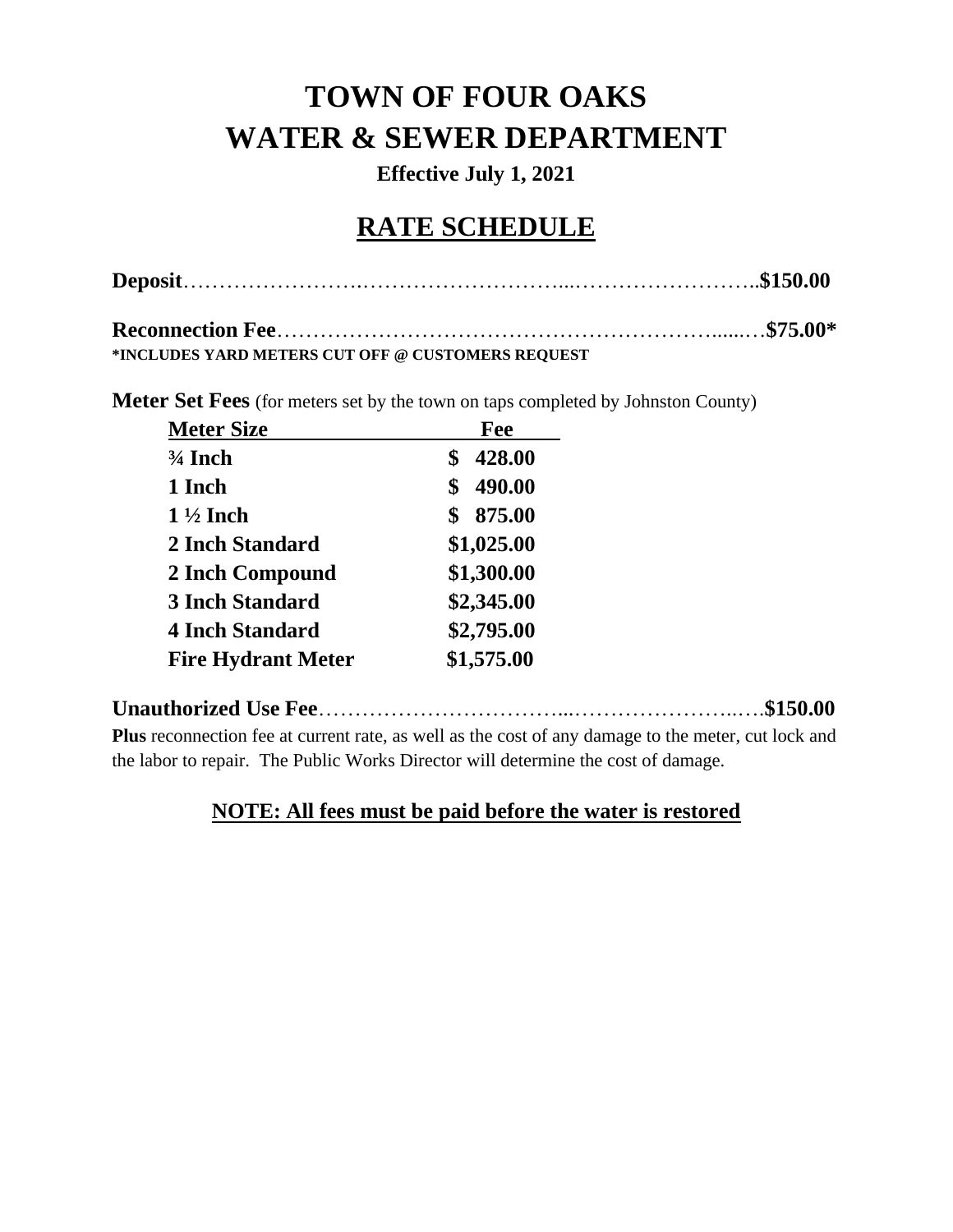# **TOWN OF FOUR OAKS WATER & SEWER DEPARTMENT**

## **Effective July 1, 2021 TAP FEES - WATER**

## **TAP FEES:**

**¾ Inch Tap**.........................................................**\$1,028 + \$1,260 Capacity Fee** Listed prices are for all new construction and new water service for single-family dwelling. **Check capacity charge chart for duplex / commercial or other use**.) Payment must be paid in full prior to work beginning.

|                        | <b>(OR FEE FOR TYPE OF PROJECT)</b> |
|------------------------|-------------------------------------|
|                        |                                     |
|                        | (OR FEE FOR TYPE OF PROJECT)        |
|                        |                                     |
| <b>TYPE OF PROJECT</b> |                                     |

**Extra Meters (standard3/4" tap)……….\$728 + \$630.00 Capacity Fee + Permit Fee**

## **NOTE**

**The above fees do not include any additional expense such as boring under the road, extra pipe or materials used! These expenses will be determined by the Public Works Director based on the work and materials required for each project. THE ADDITIONAL EXPENSES WILL BE THE RESPONSIBILITY OF THE CUSTOMER TO PAY.** 

## **TAP FEES - SEWER**

| <b>INSIDE TOWN LIMITS</b> | <b>OUTSIDE TOWN LIMITS</b>                    |
|---------------------------|-----------------------------------------------|
| \$725.00                  | \$825.00                                      |
| $Cost + 15\%$             | $Cost + 15\%$                                 |
|                           |                                               |
|                           | <b>Tap Fees</b> (Town owns line down Hwy 301) |

**Capacity Fee……………………………………………………………..\$3,960.00**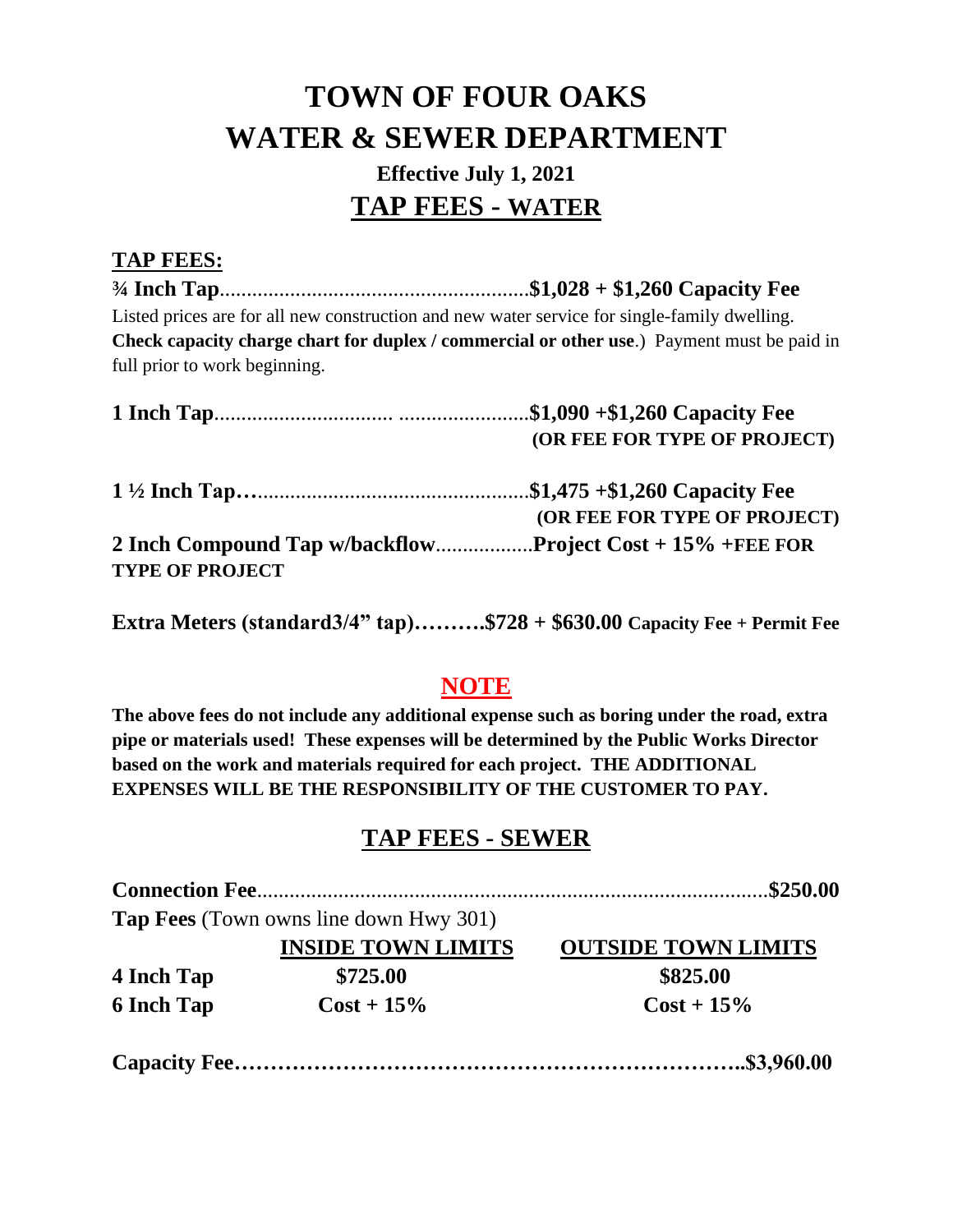# **TOWN OF FOUR OAKS WATER & SEWER DEPARTMENT**

### **Effective July 1, 2021**

# **CAPACITY CHARGE**

### **(One-time charge)**

**Water**: A \$7.00 per gallon of daily flow determined by the state of North Carolina Division of Water Quality will be charged to customer. (See attached detailed list from Water Quality Chart.)

**Sewer**: A \$11.00 per gallon per daily flow at a minimum of 360 gallons (\$11 x 360= \$3,960).

### **TYPE OF ESTABLISHMENT DAILY FLOW FOR DESIGN**

Single-Family Dwelling \$1,260 (water); \$3,960 (sewer) Multi-Family Dwelling \$1,260 (water); \$3,960 (sewer) per unit Businesses……………………………………………25 gal/per employee (Other than those specified in detail list) Travel Trailer/Recreation Vehicle Park……………..120 gal/campsite With water & sewer hook-up Daycare Facilities……………………………………15 gal/per person Food Service Facilities/Restaurants………………….40 gal/seat or urinal OR 40 gal./15 ft. of (Including Fast Food) dining area (**whichever is greater)** Motels/Hotels…………………………………………120 gal/room Service Stations……………………………………….250 gal/seat or urinal

Resort…………………………………………………120 gal/room

(e.g. condominiums, apartments)

Car Wash:

- 1) Find average usage for existing car wash divide by number of bays  $=$  average monthly use per bay.
- 2) Average monthly use/per bay times 12 months divided by 365 days = average gpd (gallons per day) per bay.
- 3) Number of bays times average gpd per bay = Total number of gallons to charge \$4.00 per capacity fee.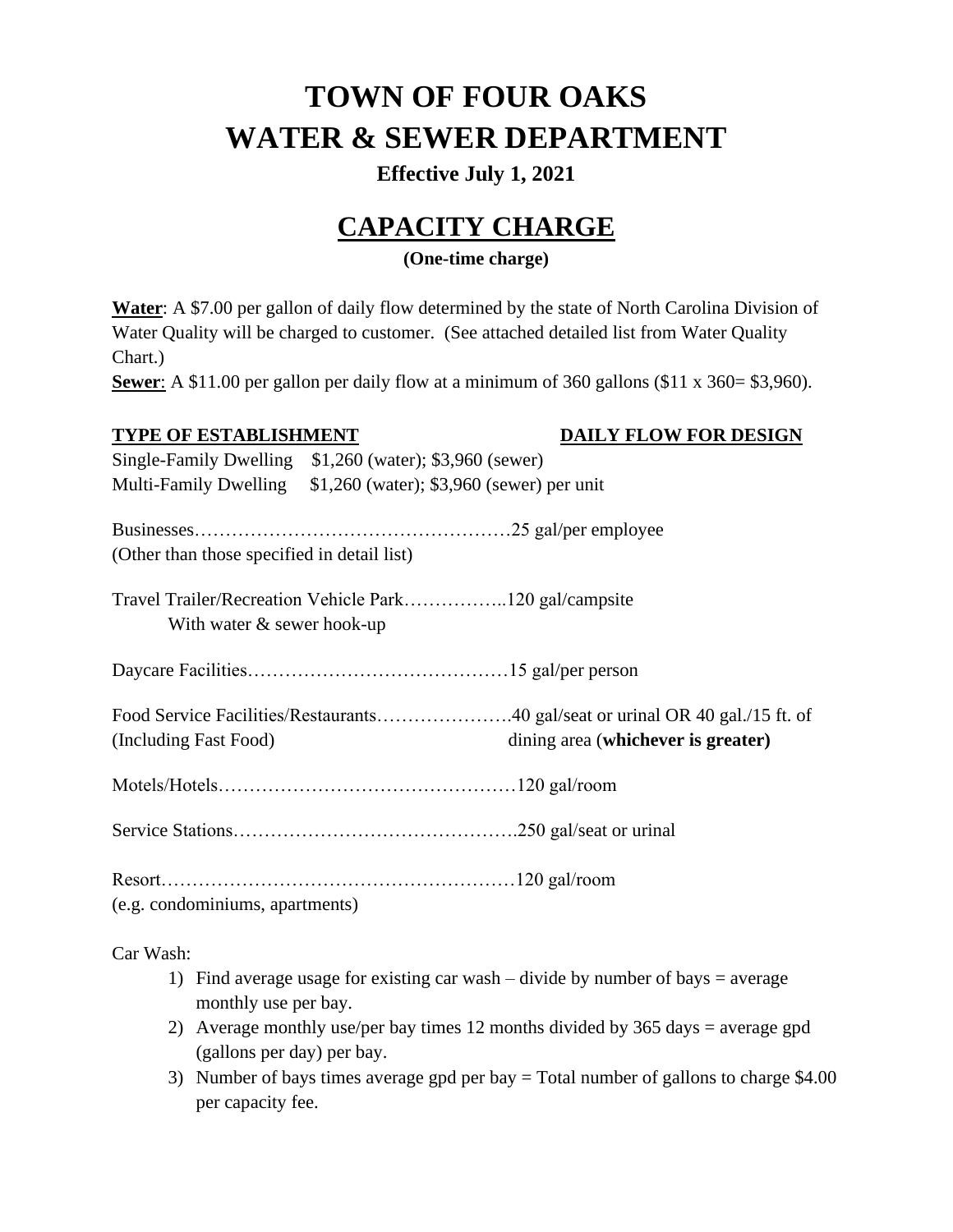# **TOWN OF FOUR OAKS**

### **Effective July 1, 2021**

## **PERMIT & MISCELLANEOUS FEES**

**\*\*Charge double for "stop work" issued for doing work prior to obtaining permits\*\***

### **1. NEW DWELLING (SINGLE FAMILY) / MODULAR HOME**

| Up to $1200$ sq. ft.: | \$600.00 per dwelling |
|-----------------------|-----------------------|
| Over $1200$ sq. ft.:  | add \$.30 sq. ft.     |

- Includes total heated & unheated sq. ft.- i.e. garages, decks and porches
- Includes electrical, plumbing and mechanical for the dwelling only
- Any outside buildings will have their own permit/trades i.e. detached buildings
- \$10 of fee collected (as of  $8/1/03$  state law) goes to Homeowner's Recovery Fund (for all new, remodel and additions SF permit issued)

**NOTE: New construction – check to see if building is inside city limits and if water/sewer is available. If so, water/sewer tap and capacity fees must be paid when the permit is issued. If ONLY water from the town, a septic tank permit is required from Jo.Co. This must be the final approved permit, not the application. DO NOT ISSUE THE PERMIT WITHOUT THE SEPTIC PERMIT FROM JOHNSTON COUNTY.**

### **2. RESIDENTIAL ADDITIONS, REMODELS & REPAIRS**

0-400 sq. ft.: \$200

• DOES NOT include trade fees – trade fees \$60 per trade

 $>400$  sq. ft.:  $$150 + $.30$  per sq. ft. + \$10 to Homeowner Recovery Fund

• DOES NOT include trade fees – trade fees \$60 per trade

### **3. MULTI-FAMILY DWELLINGS**

| First Unit:           | $$500 + $60$ per trade                                    |
|-----------------------|-----------------------------------------------------------|
| Each additional unit: | $$200 + $10$ to Homeowner Recovery Fund $+ $60$ per trade |

### **4. MOBILE HOMES**

- Single Wide:  $$250$  (Bldg & Plumbing Only) + \$60 per trade needed
- Double Wide:  $$275$  (Bldg & Plumbing Only) + \$60 per trade needed
- Triple Wide:  $$300$  (Bldg & Plumbing Only) + \$60 per trade needed
- Quad Mobile: \$325 (Bldg & Plumbing Only) + \$60 per trade needed
- Poured Footings Insp. \$45
- \$60 per trade needed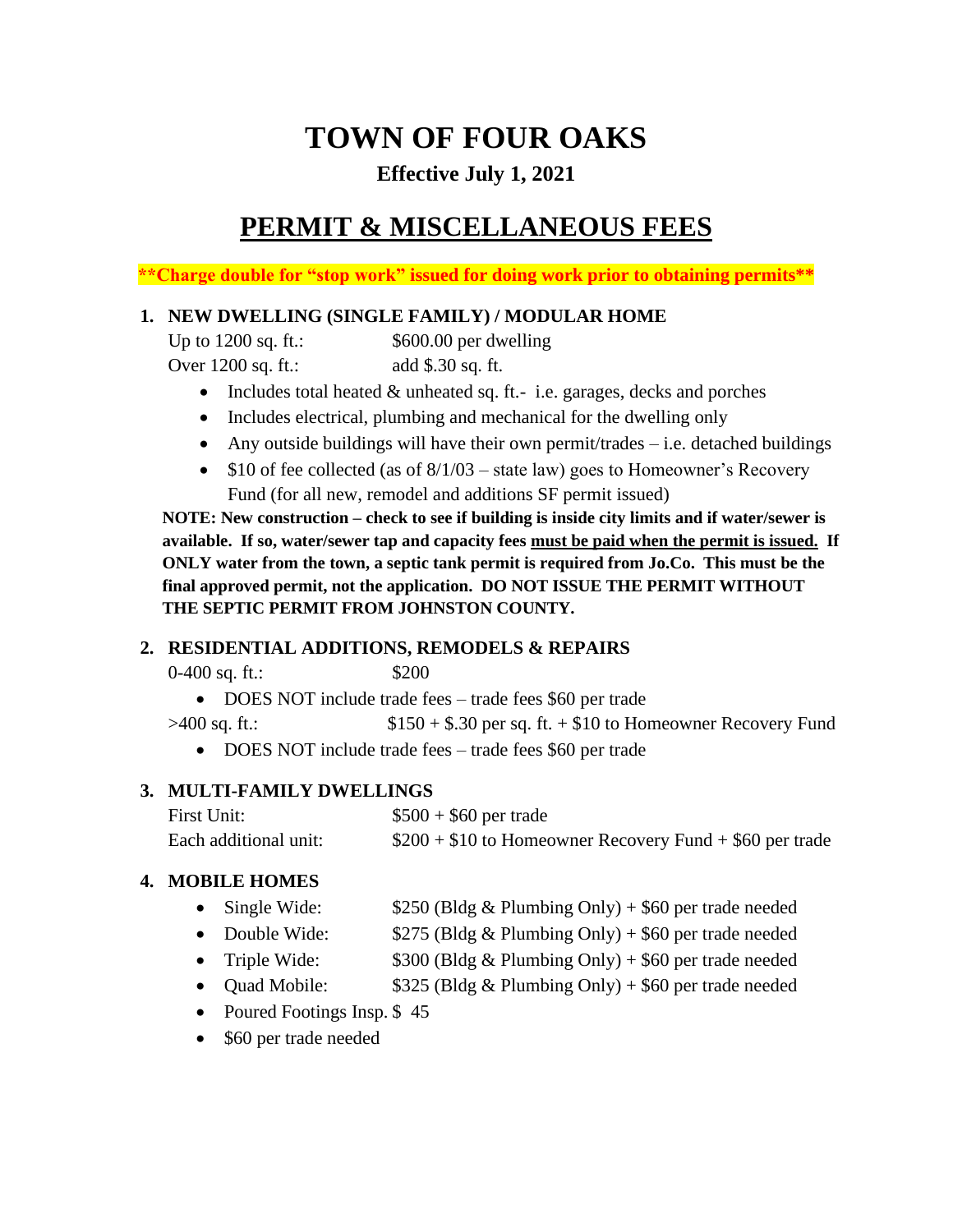### **5. MINI STORAGE UNITS**

| Mini Storage $(1/2 \text{ size} - 10' \text{ x } 100' \text{ or less})$ | \$125 |
|-------------------------------------------------------------------------|-------|
| Mini Storage (Standard $-10'$ x 100' or more)                           | \$175 |

### **6. DWELLING MOVED ON A LOT** \$200 + \$60 per trade needed

#### **7. RESIDENTIAL ACCESSORY BUILDINGS**

|                                                                                                  | 12' X 12' and over: Accessory Structures (i.e. Storage Building, Workshop |                                  |  |
|--------------------------------------------------------------------------------------------------|---------------------------------------------------------------------------|----------------------------------|--|
|                                                                                                  | Garage/Carport (attached or detached)) See Note**                         |                                  |  |
|                                                                                                  |                                                                           | $$100 + $60$ trade fee if needed |  |
|                                                                                                  | Deck/Porch/Gazebo                                                         | $$100 + $60$ trade fee if needed |  |
|                                                                                                  | Farm Building (Farm ID Required)                                          | $$50 + $60$ trade fee if needed  |  |
|                                                                                                  | <b>Bulk Barns</b>                                                         | \$45                             |  |
| **If structure is $> 1,000$ sq. ft. Special Use Permit will need to be obtained and cost for $>$ |                                                                           |                                  |  |

1,000 sq. ft. is \$150 + .30 cents over 1,000 sq. ft. + trade fees if needed \*\*

### **8. TRADE INSPECTIONS**

| 9. CONDITIONAL POWER                                            | \$60 each |
|-----------------------------------------------------------------|-----------|
| Conditional Power for new construction residential & commercial | \$60 each |
| Building, Electrical, Plumbing and Mechanical                   | \$60 each |

### **10. COMMERCIAL PROJECTS** (based on project cost per trade)

| Cost:                                                                          |             | <b>Permit Fee:</b> | <b>Land Use/Zoning Permit Fee:</b> |
|--------------------------------------------------------------------------------|-------------|--------------------|------------------------------------|
| \$0.00                                                                         | \$2,500     | \$60 per trade     | \$125                              |
| \$2,500                                                                        | \$25,000    | \$220              | \$125                              |
| \$25,001                                                                       | \$50,000    | \$440              | \$125                              |
| \$50,001                                                                       | \$100,000   | \$885.50           | \$250                              |
| \$100,001                                                                      | \$200,000   | \$1,771            | \$500                              |
| \$200,001                                                                      | \$350,000   | \$3,096.50         | \$2,500                            |
| \$350,001                                                                      | \$500,000   | \$4,092            | \$2,500                            |
| \$500,001                                                                      | \$750,000   | \$5,472.50         | \$2,500                            |
| \$750,001                                                                      | \$1,000,000 | \$6,853            | \$2,500                            |
| Projects over \$1,000,000, multiply the remaining job cost by .2% plus \$6,853 |             |                    |                                    |

| <b>11. REINSPECTION FEES</b>          | \$75 each                       |
|---------------------------------------|---------------------------------|
| 12. SERVICE POLE INSPECTIONS          | $$60$ electrical + \$1 Building |
| <b>13. PERMIT UPDATE</b>              | Cost of original permit         |
| <b>14. SERVICE CHANGE INSPECTIONS</b> | $$60$ Electrical + \$1 Building |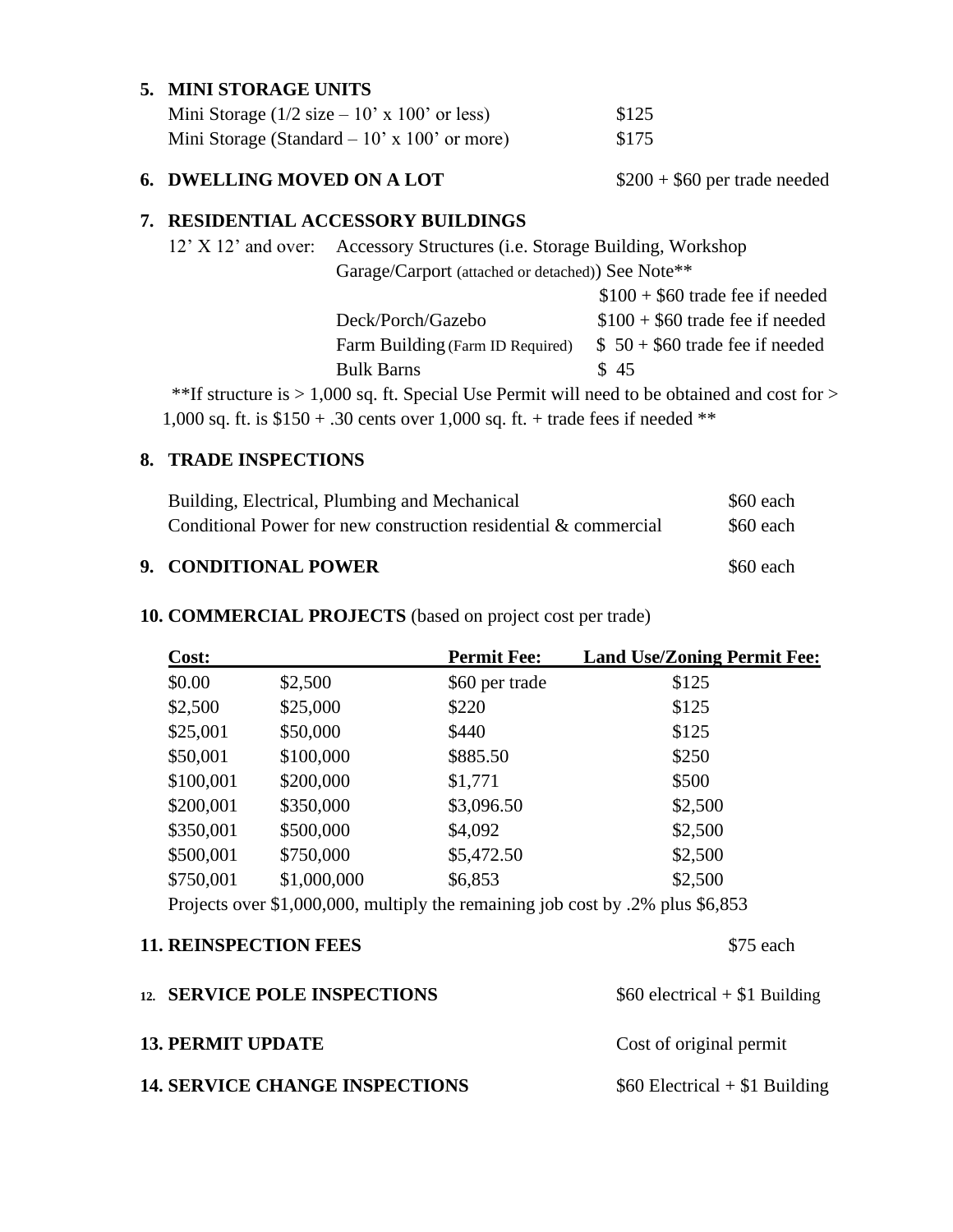| <b>15. SIGNS</b>                                                                                                                    | See Commercial Fee Table Above      |
|-------------------------------------------------------------------------------------------------------------------------------------|-------------------------------------|
| <b>16. POOLS</b>                                                                                                                    | $$100$ Building $+$ \$60 Electrical |
| 17. PEDESTALS                                                                                                                       | $$60$ Electrical + \$1 Building     |
| <b>18. GAS PIPING &amp; TANKS</b>                                                                                                   | $$60$ Trade + \$31 Building         |
| <b>19. GAS TANKS - INSTALLED &amp; REMOVAL</b>                                                                                      |                                     |
| Installed<br>$\bullet$                                                                                                              | \$100                               |
| Removed<br>$\bullet$                                                                                                                | \$100                               |
| New Piping                                                                                                                          | \$60 trade                          |
| BEFORE tank removal a ground water test is needed and copy given to the<br>town.<br><b>20. ROOF PLACEMENT OF EXISTING STRUCTURE</b> | \$100 (Structural Change)           |
| 21. TENTS<br>** Also requires that a FLAMMABILITY CERTIFICATION be presented.                                                       | \$40 Building (if over 200 sq. ft.) |
| <b>22. RECONNECT POWER</b>                                                                                                          | $$60$ Electrical + \$1 Building     |
| <b>23. WATER/SEWER TAP</b>                                                                                                          | $$60$ Plumbing $+ $1$ Building      |
| 24. ATM's                                                                                                                           | <b>Commercial Rates</b>             |
| <b>25. DEMOLITION PERMIT</b>                                                                                                        |                                     |

| • Residential - | \$100 and Need Asbestos Report               |
|-----------------|----------------------------------------------|
| • Commercial -  | See Commercial Rate and Need Asbestos Report |

Before a demolition permit will be issued the customer must pay the cost of asbestos sampling and analysis to the Town. The cost listed above for residential is based on per building. Commercial fees may be based on per project basis depending on the size of the demolition project. This will be determined by the building inspector.

Remind: Contractor that dumpsite must be state approved and we will need a copy of the tickets or number of loads and average weight of load.

**26. CHANGE OF USE OR OCCUPANCY** \$60